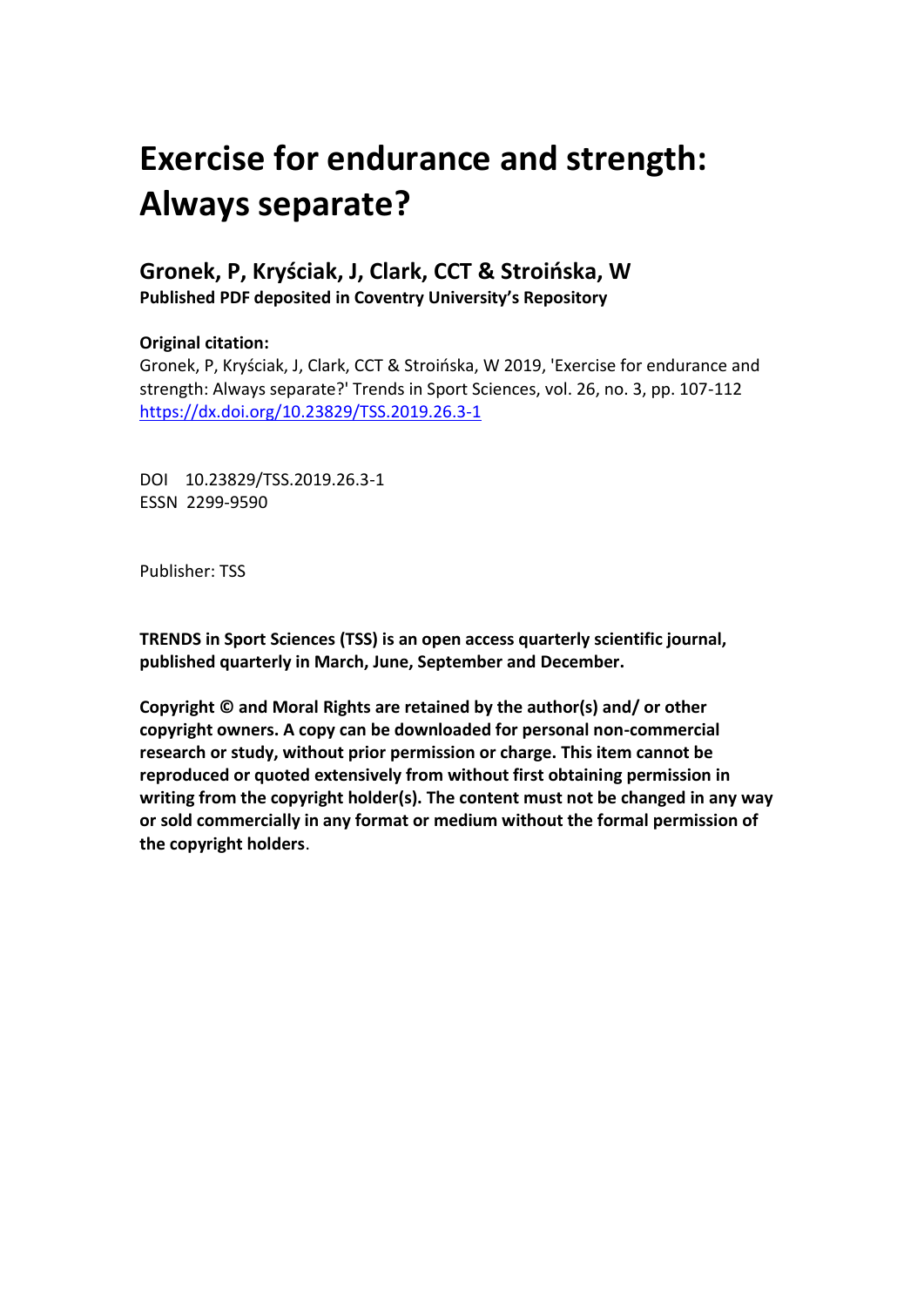## **SHORT REVIEW**

TRENDS in

Sport Sciences 2019; **3**(26): 107-112 ISSN 2299-9590 DOI: 10.23829/TSS.2019.26.3-1

# **Exercise for endurance and strength: always separate?**

PIOTR GRONEK<sup>1</sup>, JAKUB KRYŚCIAK<sup>2</sup>, CAIN C.T. CLARK<sup>3</sup>, WERONIKA STROIŃSKA<sup>1</sup>

#### **Abstract**

**Physical training can be classified into three main types: endurance, resistance, and patterned movements. The first two of them have a significant impact on muscle phenotype and metabolism while patterned movement exercises concern changes in a motor program in the central nervous system and result in only slight changes in muscle tissue. Adaptation to endurance versus resistance training in most aspects is extremely different. Due to the mutually opposite nature, in classical training systems, endurance and resistance exercises are very often separated. Nowadays, in sport as well as recreation and rehabilitation it is postulated to combine both types of exercises. Because of this, the very important question arises as to how combined workouts including strength and endurance exercises will affect the body. An even more important question concerns the proportions of both types of exercises, their intensity and duration. Therefore, defining safe and effective training systems can be beneficial not only for athletes but also for the prevention of civilization-related diseases and aging effect.**

**KEYWORDS: endurance training, resistance training, combined training, aging.**

Received: 1 August 2019 Accepted: 30 August 2019

Corresponding author: gronek@awf.poznan.pl

<sup>1</sup> Poznan University of Physical Education, Department of *Dance and Fitness, Poznań, Poland*

*2 Poznan University of Physical Education, Department of Physiology, Poznań, Poland*

*3 Coventry University, Faculty of Health and Life Sciences, Coventry, United Kingdom*

#### **Introduction**

According to Baar exercise can be classified into three subclasses: endurance, resistance, and patterned movements, where resistance and endurance exercises have a significant influence on muscle phenotype while patterned movement exercises concern mainly a motor program in the central nervous system and result in relatively small or very small biochemical changes in the muscles [2]. Moreover, as the first, Hickson observed that resistance exercises were negatively affected by concurrent endurance exercise [16].

In present, when the mechanisms underlying muscle adaptation to exercise are better understood, it allowed Baar to propose a model explaining the concurrent training effect [2]. The main variables of physical activity (PA) are intensity and duration of exercise, and their reciprocal relations (increase/decrease of one variable) resulting in quite different adaptation within the myocytes.

The results of high-resistance training relate to RNA content [40], protein content [40], fast-twitch fibers cross-sectional area [35, 36], wet mass [3], and the capacity to generate force [9]. In opposite, increasing the duration parallel to decreasing the intensity of exercise results in quite different adaptations within the myocytes including decreased glycolytic enzymes [30], increased oxidative enzymes [20], increased slow contractile and regulatory proteins, increased mitochondrial mass [17], increased capillarization [23] and decreased fast-twitch fiber area [34].

Combined training (endurance and resistance in one single bout of exercise) results in decreased strength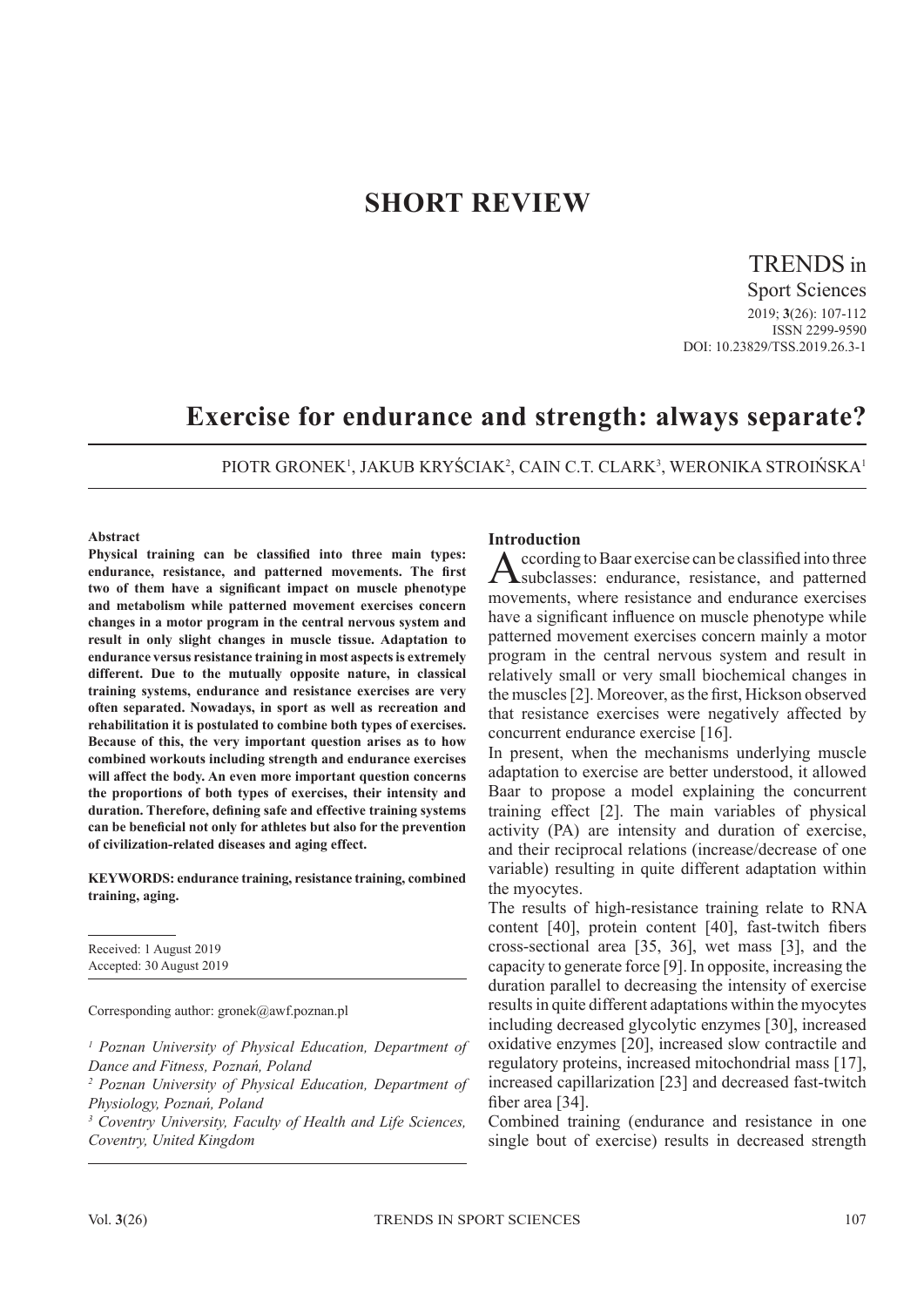gains [16] however, as it will be further described, in certain cases and circumstances such combining seem adequate and thus recommended, not only as recovery or rehabilitation.

In adaptation to exercise two serine/threonine protein kinases play a particularly dominant role.

- 1. Protein kinase B/Akt (PKB) activates protein synthesis (and decrease protein breakdown), which leads to hypertrophy phenotype.
- 2. AMP-activated protein kinase increases the amount of mitochondrial protein, glucose transport, as well as a number of other paths leading to an endurance phenotype.
- 3. Moreover, AMPK and PKB block each other's downstream signaling and, as the consequence of this competition between enzymes, is a direct molecular blockade handicapping the development of the concurrent exercise phenotype [2].

#### **Endurance exercise**

The endurance training generally refers to training the aerobic metabolic systems to energy production. Endurance exercises induce many physiological adaptations causing increased oxygen delivery to the muscles and ability of the muscles to consume oxygen. Most of these endurance training-dependent adaptations affect the cardiovascular system, respiratory system and skeletal muscle tissue [4, 8, 18, 20, 32].

During the exercise of long duration, two essential intracellular signals trigger muscle adaptation: (i) progressive increase in the AMP/ATP ratio and (ii) increase of free  $Ca^{2+}$  in myocytes [18].

The simplified intracellular algorithm (Figure 1) of signaling during aerobic exercise is as follows: the rise in the AMP/ATP ratio  $\rightarrow$  increased AMP bound to AMPK  $[14] \rightarrow$  a conformational change in AMPK  $\rightarrow$  AMPK becomes a more desired substrate for upstream kinase  $LKB1 \rightarrow$  an increase in AMPK activity after aerobic exercise [39]. After the rise of free  $Ca^{2+}$  appearance intracellular signaling algorithm is as follows: activating  $Ca<sup>2+</sup>$  sensitive signaling molecules just like protein kinase (CamK)  $[12] \rightarrow$  phosphorylation histone deacetylases (HDAC) and binding myocyte-enhancing factor (MEF) 2 to the promoter of PGC-1alpha  $[10] \rightarrow$  increased expression of mitochondrial regulating gene  $\rightarrow$  the expression of respiratory genes, GLUT4, the fatty acid–



Note: AMP – adenosine monophosphate; AMPK – AMP-activated protein kinase; Ca – calcium; CamK – calcium-calmodulin kinase; LKB1 – serine-threonine kinase; NRF-1 and NRF-2 – nuclear respiratory factors; PPAR – peroxisome proliferator activating receptor; PGC-1 – PPARF coactivator; PKB – protein kinase B/akt

**Figure 1.** The molecular pathways activated by endurance exercise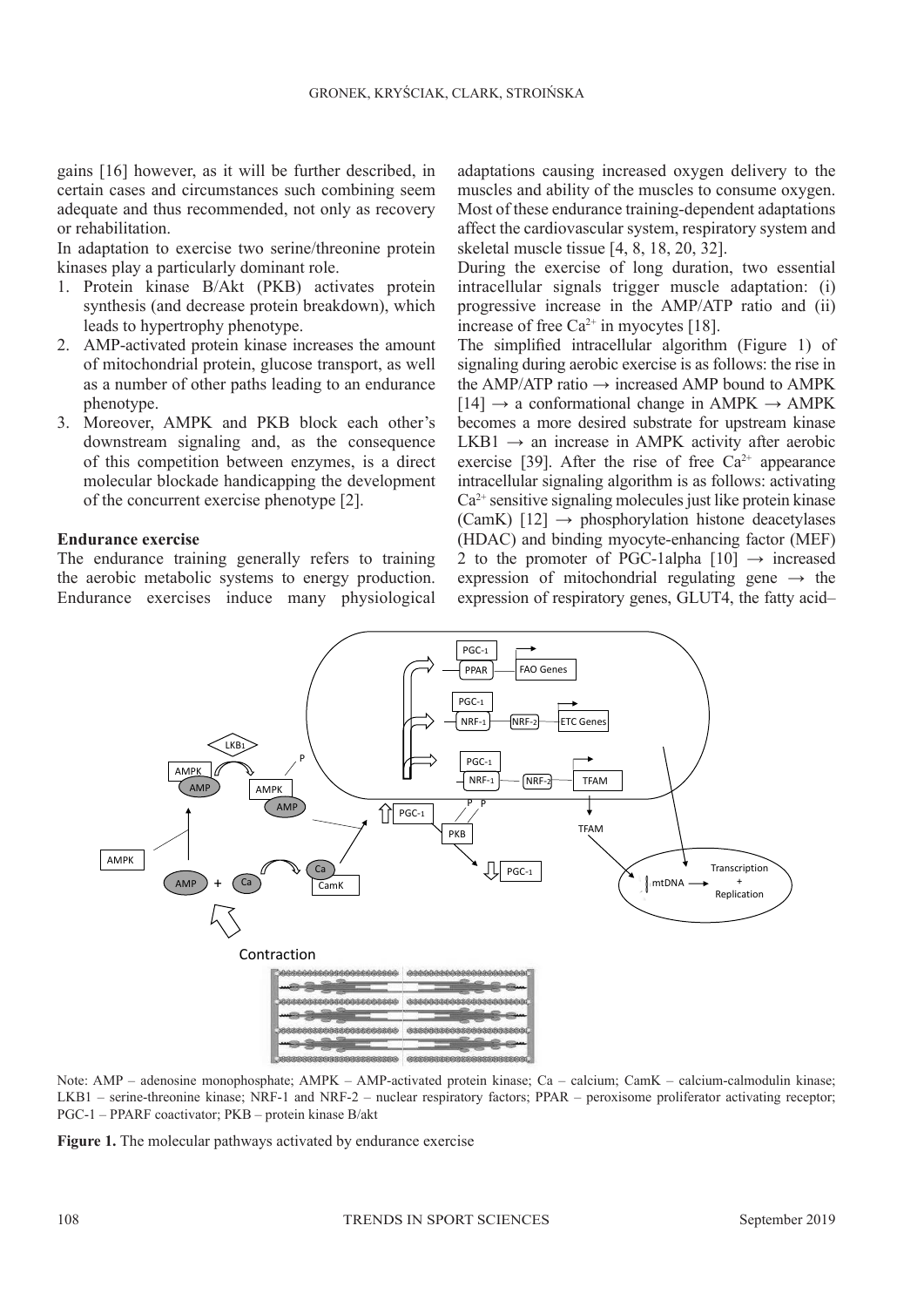oxidation enzymes, mitochondrial transcription factor A,  $[10] \rightarrow$  increased PGC-1alpha mRNA and protein [1, 22]. In this way, AMPK is involved in mitochondrial biogenesis causing increased mitochondrial capacity [5], increased muscle glycogen storage and hexokinase activity [21], translocation of GLUT4 to the myolemma for glucose uptake [15] and glycolysis stimulation [25]. The listed mechanisms allow the contracting myocytes to adapt to the increased energy expenditure during exercise. Most of these adaptations can be caused by traininginduced ischemia. Not only biochemical adaptations of skeletal muscles that take place during prolonged endurance training are mediated by AMPK. Recent research shows a crucial AMPK role in stimulating both vasculogenesis and angiogenesis, and though increasing blood supply to exercising muscles [28]. Increased muscles aerobic capacity after endurance training allows performing prolonged exercises with low or moderate intensity and – what was very often opposed – generating higher force in short bouts of exercises.

#### **Resistance exercise**

Resistance exercise may be described as any form of exercise that causes the muscles contraction in the circumstances of external resistance. Its subtypes may

be distinguished as static, dynamic, concentric, eccentric exercises and others. After resistance training, muscle hypertrophy and increased bone density are expected. Yet, these phenotypes may only be expected as the result of systematic and progressive activity of adequate frequency, duration, and intensity, causing the body's adaptation according to the overload principle.

Whereas in endurance exercise the primary acute response is increased level of oxidative enzymes [19], increased mitochondrial mass [17], increased slow contractile and regulatory proteins [30], decreased glycolytic enzymes [30], and decreased fast-twitch fiber area [34], in case of resistance exercise an increased protein synthesis is the primary acute response. After a single bout of resistance exercises, a 50% increase of protein synthesis at 4 h and 115% at 24 h was observed [2]. Hamosh et al. [13] clarified that the increased intracellular protein synthesis in myocytes after resistance exercise is the result of an increase in the amount of protein synthesized per molecule of RNA since no changes in the RNA content have been observed [13].

In enhanced protein synthesis after resistance exercise mTOR plays a key role (Figure 2). The mTOR pathway is a specific response of skeletal muscles, to physical,



Note: AMP – adenosine monophosphate; AMPK – AMP-activated protein kinase; eIF2B – eukaryotic initiation factor 2B; FOXO – forkhead transcription factor; GSK3 – glycogen synthase kinase; TORC1 – mammalian target of rapamycin complex 1; PDK1 – 3-phosphoinositidedependent protein kinase; PKB – protein kinase B/akt; Rheb – ras-like protein enriched in brain; S6K – ribosomal S6 protein kinase; TSC1 – tuberculosis sclerosis 1; TSC2 – tuberculosis sclerosis 2

**Figure 2.** The molecular pathways activated by resistance exercise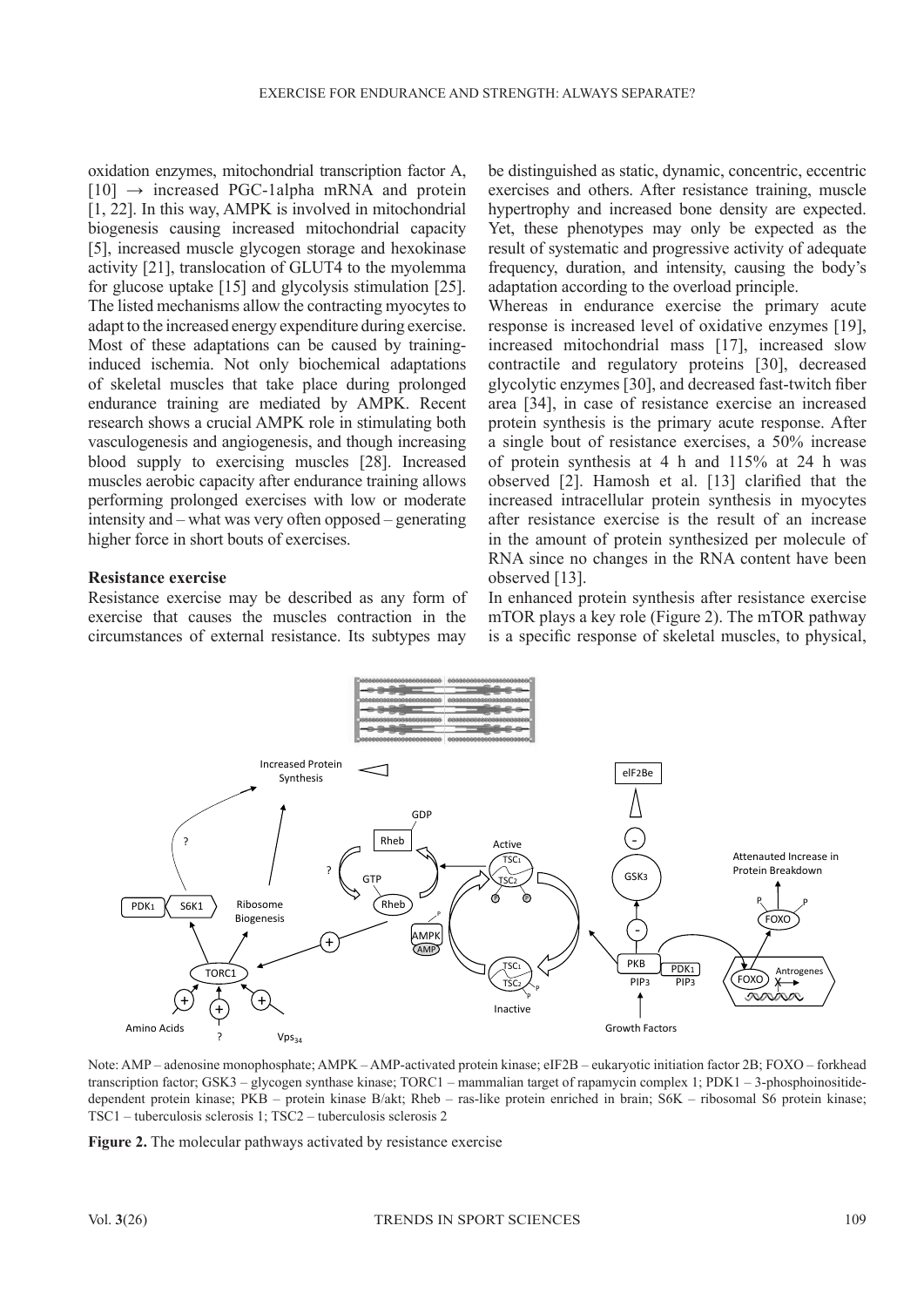nutritional or environmental stimuli. The associated mTOR kinase is the enzyme responsible for activating the pathway. An important aspect is also activation through systematic and adequate intensity of resistance exercise. It is a key factor stimulating intracellular muscle protein synthesis and adaptation of the body to changing environmental conditions. mTOR and/or 3-phosphoinositide-dependent protein kinase-1 (PDK1) is required for the primary controls of protein synthesis initiation including eukaryotic initiation factor 2 (eIF2), 4E binding proteins (4E-BP), and the 70-kDa S6 protein kinase (S6K1). mTOR consist of two structurally distinct complexes: mTORC1 and mTORC2 [41] and both subunits localize to different intracellular compartments [6].

Three different mechanisms have been identified for the activation of TORC1 and its downstream targets: growth factor stimulation, nutrient deprivation and refeeding of amino acids, class III PI 3-kinase Vps34 overexpression [7]. Moreover, Barr et al. as well as others have shown that resistance exercise or muscle strain can transiently activate mTOR, S6K, PKB, increase eIF2B activity and inactivate GSK3A [3, 11, 24, 26, 29].

#### **Combined exercise**

In the light of knowledge and arguments mentioned above, it seems obvious that exercise applied to highly specialized elite athletes require highly specific either endurance or resistance exercise, rather than their combined version. However, there are numerous individuals, including people above 50 years old, who practicing physical activity expect rather health profits and well-being instead of simple competing and sports awards [33]. Thus, also a different approach to the body's response to exercise could be expected. Molecular interactions after exercise are complex but recently it became more clear how we can compare and possibly combine endurance and resistance training. Some questions still remain unanswered (especially those concerning interrelation of volume, intensity, and frequency) and some answers are still modified over the years, according to new data appearance and increasing health condition of modern man. Especially for older adults, above 65 y. of age, the combined exercise training should be recommended, since it results in greater improvements in postural control, balance and walking performance [33].

#### **Recommendations on physical activity for health**

Moderate-intensity physical activity refers to the physical activity that is performed at 3.0-5.9 times the intensity of rest (3-6 MET's, where 1 MET equal to the oxygen cost of sitting quietly, equivalent to 3.5 ml/kg/min or 1 kcal/kg/hour [31]. Recommended by WHO levels of PA for health distinguish (i) at least 60 minutes of moderate to vigorous-intensity physical activity daily (5-17 years old), (ii) at least 75 minutes of vigorousintensity aerobic physical activity throughout the week (18-64 y.), (iii) at least 75 minutes of vigorous-intensity aerobic physical activity throughout the week, or an equivalent combination of moderate- and vigorousintensity activity (adults aged 65 years and above) [38]. Given by WHO recommendations seem somewhat conservative and dictated by the principle *primum non nocere*, since most international physical activity guidelines recommend the incorporation of moderateintensity physical activity on all days of the week. Moreover, WHO recommendations seem rather to maintain health than to development/progress health and fitness performance.

Older adults, above 65 years of age, comprise ca. 13% of the population. By the year 2030 the number of people considered old is expected to increase up to 20% [27]. Moreover, worldwide the number of people over 60 years is expected to nearly triple in 2050 (760 million in 2010 to 2 billion in 2050) [37]. Thus, it is inevitably necessary to face the changing situation of human demography and its consequences.

There is an absolutely common approach that the aging process is irrevocably associated with decreasing fitness performance and fitness functionality. Nonetheless, there are data showing that it can be slowed down since individual being above 60 years old is able to improve his or her fitness performance and even fitness functionality. Maintaining physical fitness in older age requires much more intensity, frequency and duration compared to WHO recommendations. For a narrow group of healthy individuals above 60 years of age, it seems adequate to recommend even higher values of intensity, loads, frequency and duration of exercise allowing progress in functional fitness and fitness performance. Although in old age irreversible pathological changes appear (concerning cardio-metabolic health, muscle-tendon health, sarcopenia, pathologic changes of joints and vessels, glands, etc.), the muscles and bone density are still under influence of individual well-programmed exercise. Intensive exercise and as a consequence better functional fitness allows better general quality of life.

#### **References**

1. Akimoto T, Pohnert SC, Li P, Zhang M, Gumbs C, Rosenberg PB, Williams RS, et al. Exercise stimulates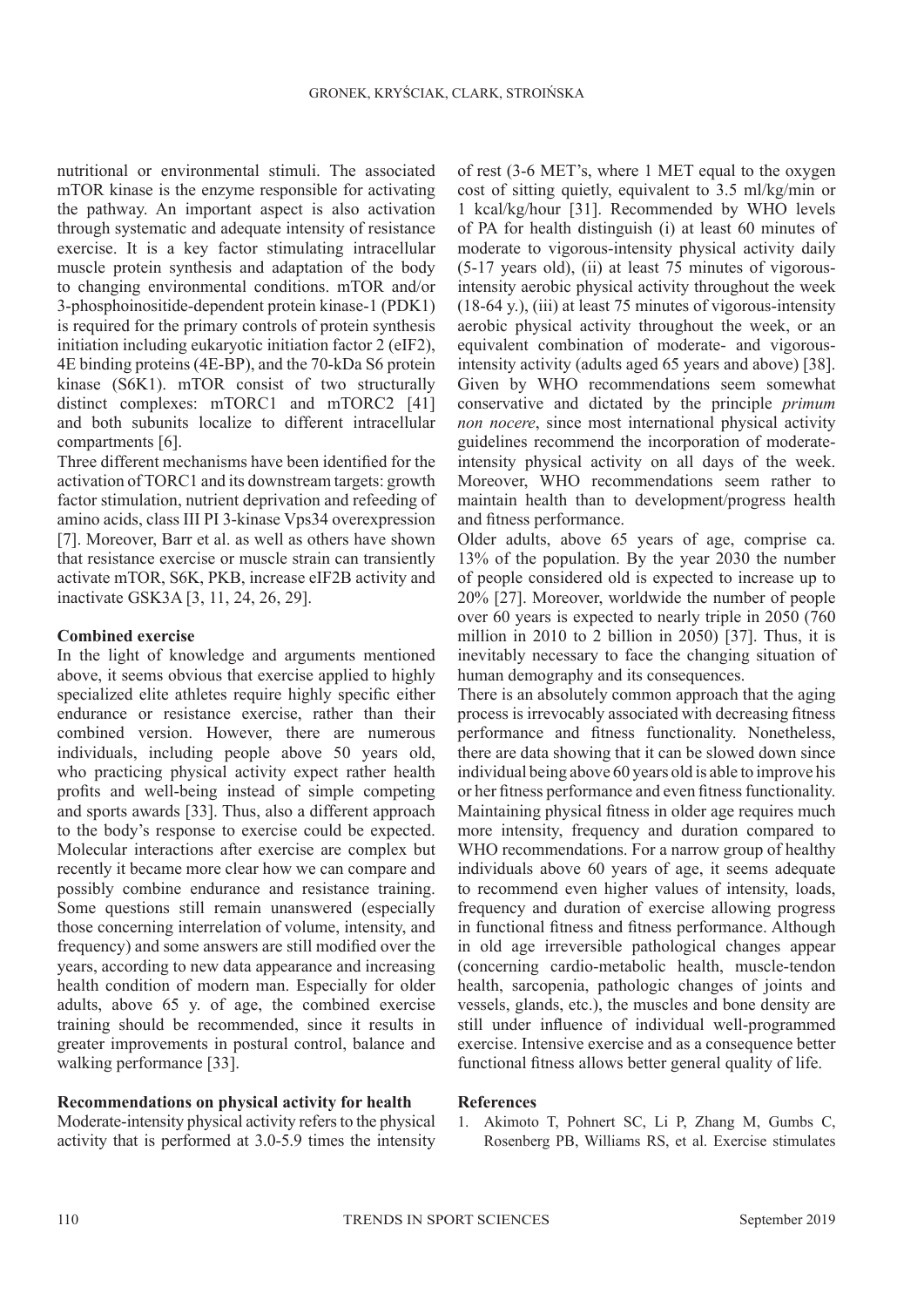Pgc-1 $\alpha$  transcription in skeletal muscle through activation of the p38 MAPK pathway. J Biol Chem. 2005 May 20; 280(20): 19587-19593.

- 2. Baar K. Training for endurance and strength: lessons from cell signaling. Med Sci Sports Exerc. 2006 Nov; 38(11): 1939-1944.
- 3. Baar K, Esser K. Phosphorylation of p70(S6k) correlates with increased skeletal muscle mass following resistance exercise. Am J Physiol. 1999 Jan 1; 276(1): C120-C127.
- 4. Benzi G, Panceri P, De Bernardi M, Villa R, Arcelli E, D'angelo L, et al. Mitochondrial enzymatic adaptation of skeletal muscle to endurance training. Appl Physiol. 1975 Apr 1; 38(4): 565-569.
- 5. Bergeron R, Ren JM, Cadman KS, Moore IK, Perret P, Pypaert M, et al. Chronic activation of AMP kinase results in NRF-1 activation and mitochondrial biogenesis. Am J Physiol Endocrinol Metab. 2001 Dec 1; 281(6): E1340-E1346.
- 6. Betz C, Hall MN. Where is mTOR and what is it doing there? J Cell Biol. 2013 Nov 25; 203(4): 563-574.
- 7. Byfield MP, Murray JT, Backer JM. hVps34 is a nutrientregulated lipid kinase required for activation of p70 S6 kinase. J Biol Chem. 2005 Sep 23; 280(38): 33076-33082.
- 8. Clarke DH. Adaptations in strength and muscular endurance resulting from exercise. Exerc Sport Sci Rev. 1973 Jan 1; 1(1): 73-107.
- 9. Colliander EB, Tesch PA. Effects of eccentric and concentric muscle actions in resistance training. Acta Physiol Scand. 1990 Sep; 140(1): 31-39.
- 10. Czubryt MP, McAnally J, Fishman GI, Olson EN. Regulation of peroxisome proliferator-activated receptor γ coactivator  $1α$  (PGC-1α) and mitochondrial function by MEF2 and HDAC5. Proc Natl Acad Sci U S A. 2003 Feb 18; 100(4): 1711-1716.
- 11. Farrell PA, Fedele MJ, Vary TC, Kimball SR, Lang CH, Jefferson LS. Regulation of protein synthesis after acute resistance exercise in diabetic rats. Am J Physiol. 1999 Apr 1; 276(4): E721-E727.
- 12. Fluck M, Waxham MN, Hamilton MT, Booth FW. Skeletal muscle Ca(2+)-independent kinase activity increases during either hypertrophy or running. J Appl Physiol (1985). 2000 Jan; 88(1): 352-358.
- 13. Hamosh M, Lesch M, Baron J, Kaufman S. Enhanced protein synthesis in a cell-free system from hypertrophied skeletal muscle. Science. 1967 Aug 25; 157(3791): 935- -937.
- 14. Hardie DG, Sakamoto K. AMPK: a key sensor of fuel and energy status in skeletal muscle. Physiology. 2006 Feb; 21(1): 48-60.
- 15. Hayashi T, Hirshman MF, Kurth EJ, Winder WW, Goodyear LJ. Evidence for 5' AMP-activated protein

kinase mediation of the effect of muscle contraction on glucose transport. Diabetes. 1998 Aug 1; 47(8): 1369- -1373.

- 16. Hickson RC. Interference of strength development by simultaneously training for strength and endurance. Eur J Appl Physiol Occup Physiol. 1980 Dec 1; 45(2-3): 255- -263.
- 17. Holloszy JO. Biochemical adaptations in muscle effects of exercise on mitochondrial oxygen uptake and respiratory enzyme activity in skeletal muscle. J Biol Chem. 1967 May 10; 242(9): 2278-2282.
- 18. Holloszy JO. Exercise-induced increase in muscle insulin sensitivity. J Appl Physiol. 2005 Jul; 99(1): 338-343.
- 19. Holloszy JO, Oscai LB, Don IJ, Mole PA. Mitochondrial citric acid cycle and related enzymes: adaptive response to exercise. Biochem Biophys Res Commun. 1970 Sep 30; 40(6): 1368-1373.
- 20. Holloszy JO, Rennie MJ, Hickson RC, Conlee RK, Hagberg JM. Physiological consequences of the biochemical adaptations to endurance exercise. Ann N Y Acad Sci. 1977 Oct; 301(1): 440-450.
- 21. Holmes BF, Kurth-Kraczek EJ, Winder WW. Chronic activation of 5'-AMP-activated protein kinase increases GLUT-4, hexokinase, and glycogen in muscle. J Appl Physiol (1985). 1999 Nov; 87(5): 1990-1995.
- 22. Irrcher I, Adhihetty PJ, Sheehan T, Joseph AM, Hood DA. PPARγ coactivator-1α expression during thyroid hormone-and contractile activity-induced mitochondrial adaptations. Am J Physiol Cell Physiol. 2003 Jun 1; 284(6): C1669-C1677.
- 23. Klausen K, Andersen LB, Pelle I. Adaptive changes in work capacity, skeletal muscle capillarization and enzyme levels during training and detraining. Acta Physiol Scand. 1981 Sep; 113(1): 9-16.
- 24. Kubica N, Bolster DR, Farrell PA, Kimball SR, Jefferson LS. Resistance exercise increases muscle protein synthesis and translation of eukaryotic initiation factor  $2B\epsilon$  mRNA in a mammalian target of rapamycindependent manner. J Biol Chem. 2005 Mar 4; 280(9): 7570-7580.
- 25. Marsin AS, Bertrand L, Rider MH, Deprez J, Beauloye C, Vincent MF, et al. Phosphorylation and activation of heart PFK-2 by AMPK has a role in the stimulation of glycolysis during ischaemia. Curr Biol. 2000 Oct 14; 10(20): 1247-1255.
- 26. Nader GA, Esser KA. Intracellular signaling specificity in skeletal muscle in response to different modes of exercise. J Appl Physiol (1985). 2001 May; 90(5): 1936-1942.
- 27. Nied RJ, Franklin B. Promoting and prescribing exercise for the elderly. Am Fam Physician. 2002 Feb 1; 65(3): 419-426.